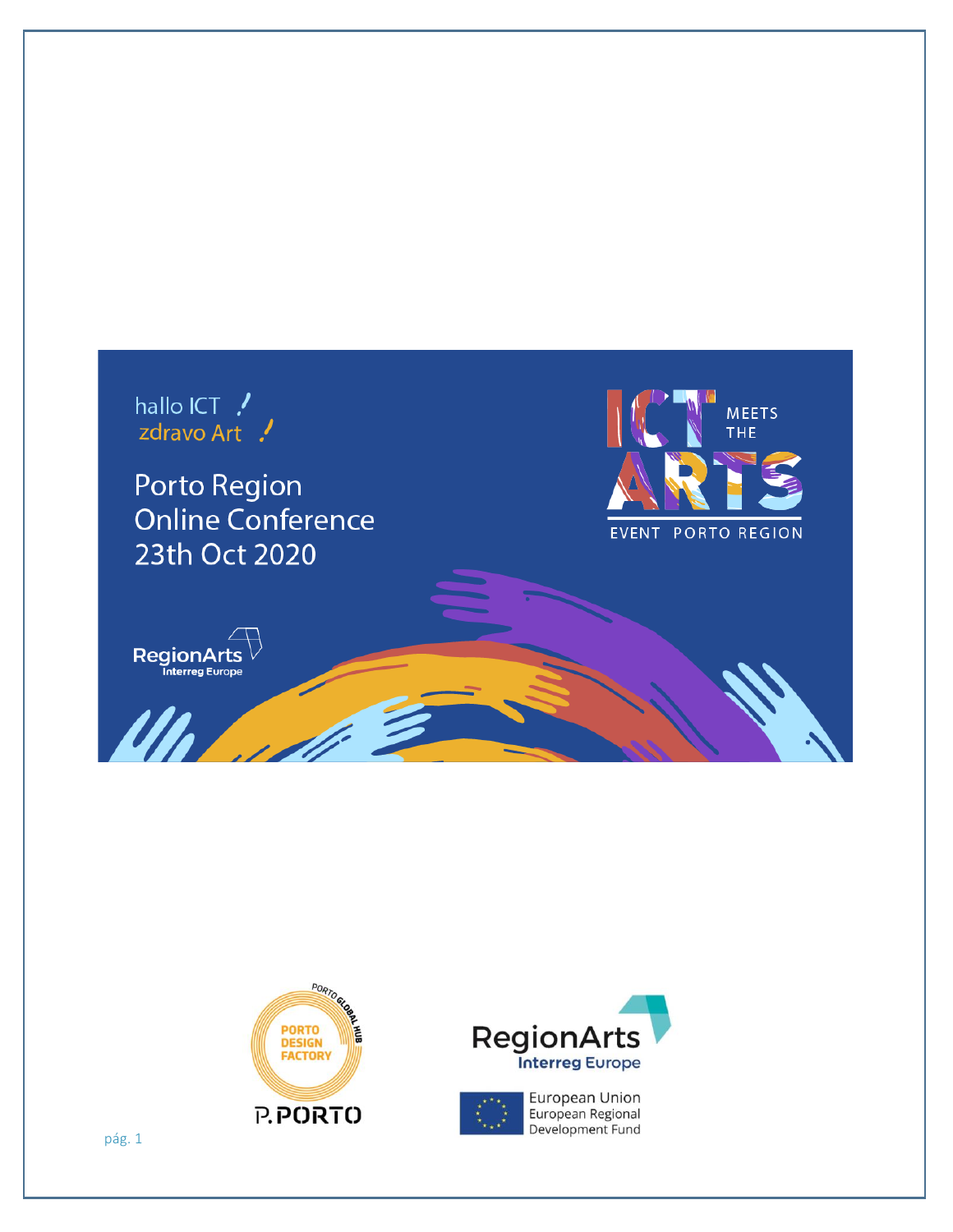## **RegionArts project**

[RegionArts is](https://www.interregeurope.eu/regionarts) a five-year project aiming to create a sustainable collaborative environment between artists and technologists that ultimately will increase the availability of innovative solutions in the ICT field and improve SME competitiveness. Supported by the Interreg Europe Programme with a EUR 1,34 million budget (ERDF), RegionArts through a learning journey covering two worlds - ICT and Arts – will improve the implementation of Structural Funds/other funds in partner regions, through adapting or designing 1 support scheme in each region for the promotion of collaborations between artists and ICT companies.

## **About the event**

-

[Porto Design Factory –](https://www.portoglobalhub.ipp.pt/pilares/PDF) Porto Global Hub is designing a unique space for building collaborative networks, matchmaking artists and SMEs, and showcasing innovative initiatives.

*ICT Meets the ARTS* will explore the multifaceted contributions that the merger of ICT and the Arts can deliver to foster competitiveness and innovation in SMEs.

A Porto Design Factory | PGH está a criar um espaço privilegiado de construção de redes de colaboração, matchmaking entre as artes e as PME e de mostra de iniciativas inovadoras.

ICT Meets the ARTS vai explorar as múltiplas facetas do contributo da fusão entre as TIC e as Artes para a competitividade e inovação das PME.



23<sup>rd</sup> October 2020 A one-day interactive event gathering Arts and ICT communities



## What to expect

Learn from the project's and other stakeholders' activities, exchange experiences in Arts/ICT. ICT Meets the ARTS event is free of charge and open to all artists, entrepreneurs, social entrepreneurs, students and academics who are looking to experience a unique, new concept where creativity, artistic talent and technology are intertwined since they often face similar challenges from the creation to the materialization of their creative ideas.

pág. 2 **[REGISTER HERE! -](https://forms.gle/Rcrubrp1qnWyTQKE8) [Live Streaming link](https://www.youtube.com/channel/UCgGlgJyV0bccqQFHU6NXbAg/about)**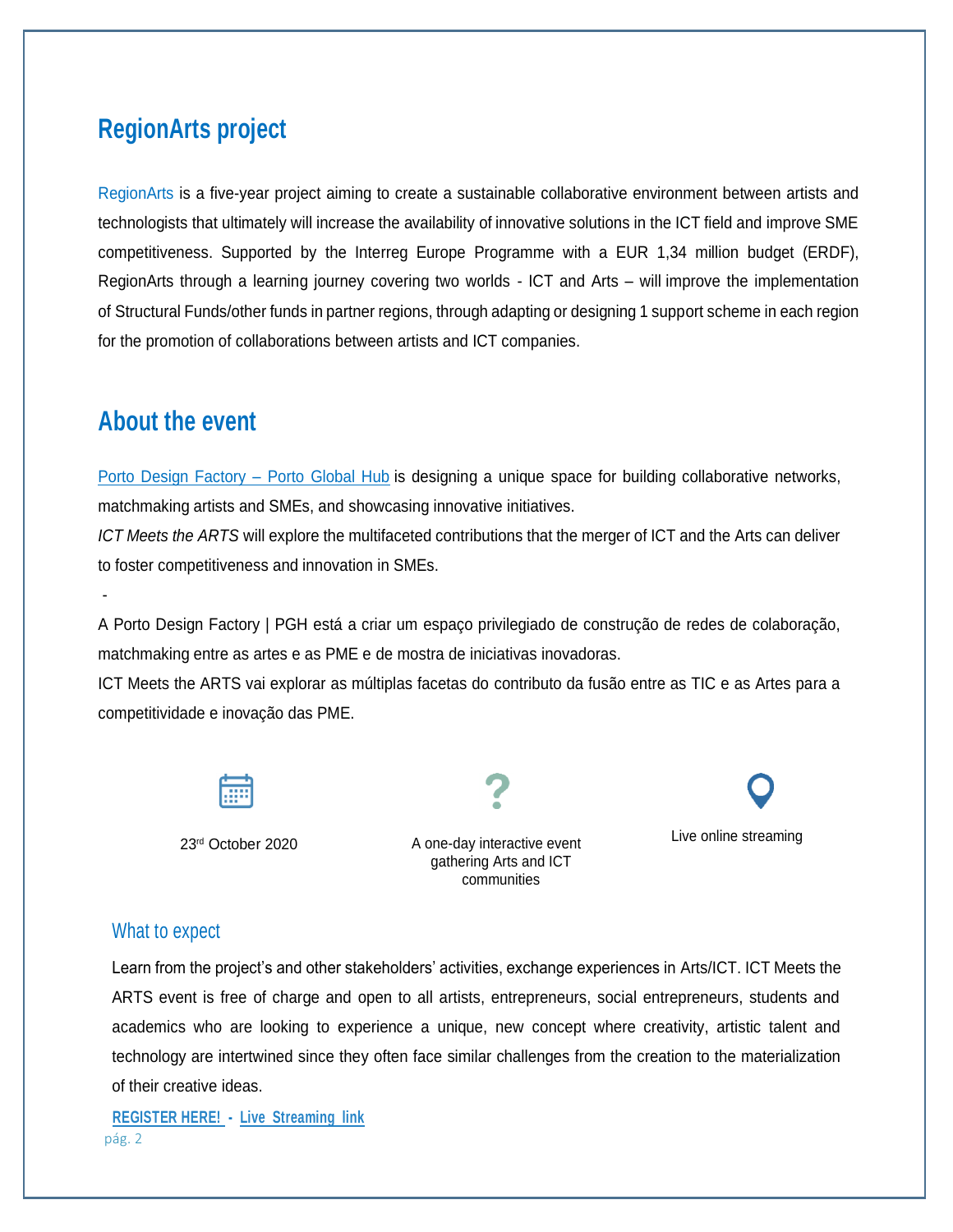## **Programme**

| PLENARY: Live online streaming from PORTIC - Porto Global Hub and Casa do<br><b>Conhecimento - Vila Verde</b> |                                                                                                                                                                                                                                                                                                                                                                                                                                                                                                                                                                                                                                                                                                                                                                                                                                             |  |
|---------------------------------------------------------------------------------------------------------------|---------------------------------------------------------------------------------------------------------------------------------------------------------------------------------------------------------------------------------------------------------------------------------------------------------------------------------------------------------------------------------------------------------------------------------------------------------------------------------------------------------------------------------------------------------------------------------------------------------------------------------------------------------------------------------------------------------------------------------------------------------------------------------------------------------------------------------------------|--|
| 09:15                                                                                                         | Registration and welcome coffee/tea                                                                                                                                                                                                                                                                                                                                                                                                                                                                                                                                                                                                                                                                                                                                                                                                         |  |
| 09:30                                                                                                         | Welcome words<br>Miguel Pinho (RegionArts project Coordinator and Porto Polytechnic Pro-President<br>for Research and Innovation) (EN)<br>Manuel Barros (Porto Global Hub Executive Director) and<br>Júlia Fernandes (Councilor for Education, Culture and Social Action of the Vila<br>Verde City Council) (PT)                                                                                                                                                                                                                                                                                                                                                                                                                                                                                                                            |  |
| 9:45                                                                                                          | RegionArts exchange of experience process,<br>Ana Fonseca (Porto Design Factory - RegionArts scientific and technical<br>coordination) (PT)<br>Creativity and innovation strategies in the context of North 2020 Programme,<br>Pedro Figueiredo (CCDR-N Head of the Project Coordination Division and<br>Institutional Networks) (PT)                                                                                                                                                                                                                                                                                                                                                                                                                                                                                                       |  |
| 10:15                                                                                                         | Coffee/tea & Networking break                                                                                                                                                                                                                                                                                                                                                                                                                                                                                                                                                                                                                                                                                                                                                                                                               |  |
| 10:30                                                                                                         | SMEs Innovation and Competitiveness: ICT and Arts as catalysers (Panel<br>Discussion - PT)<br>Porto:<br><b>AEP, Céu Filipe (Director of Innovation and Project Manager Enterprise Europe Network)</b><br>ANJE, Pedro Guerreiro (Director of the Entrepreneurship area)<br>UPTEC, Fátima São Simão (Head of Arts Development)<br>Eundação da Juventude, Francisco Maria Balsemão (Chairman of the Board of Directors)<br>Porto Digital, Daniela Monteiro (Head of Entrepreneurship)<br>Vila Verde:<br>Bienal Internacional de Arte Jovem de Vila Verde, Luís Coquenão (Artistic Director)<br>Braga Media Arts, Joana Miranda (Executive Coordinator)<br><b>GNRation / Semibreve, Luís Fernandes (Artistic Director)</b><br>Atlantic Youth Creative Hubs, Vera Araújo (C.M. Santo Tirso)<br>Moderator: Júlio Magalhães (Director Porto Canal) |  |
| 12:00                                                                                                         | <b>Short pitch "StayTuned" for the afternoon (PT-EN)</b><br>Ana Fonseca (PDF - RegionArts scientific and technical coordination)                                                                                                                                                                                                                                                                                                                                                                                                                                                                                                                                                                                                                                                                                                            |  |
| 12:15                                                                                                         | Lunch break / Visit to the Bienal Internacional de Arte Jovem de Vila<br><b>Verde</b> (optional)                                                                                                                                                                                                                                                                                                                                                                                                                                                                                                                                                                                                                                                                                                                                            |  |